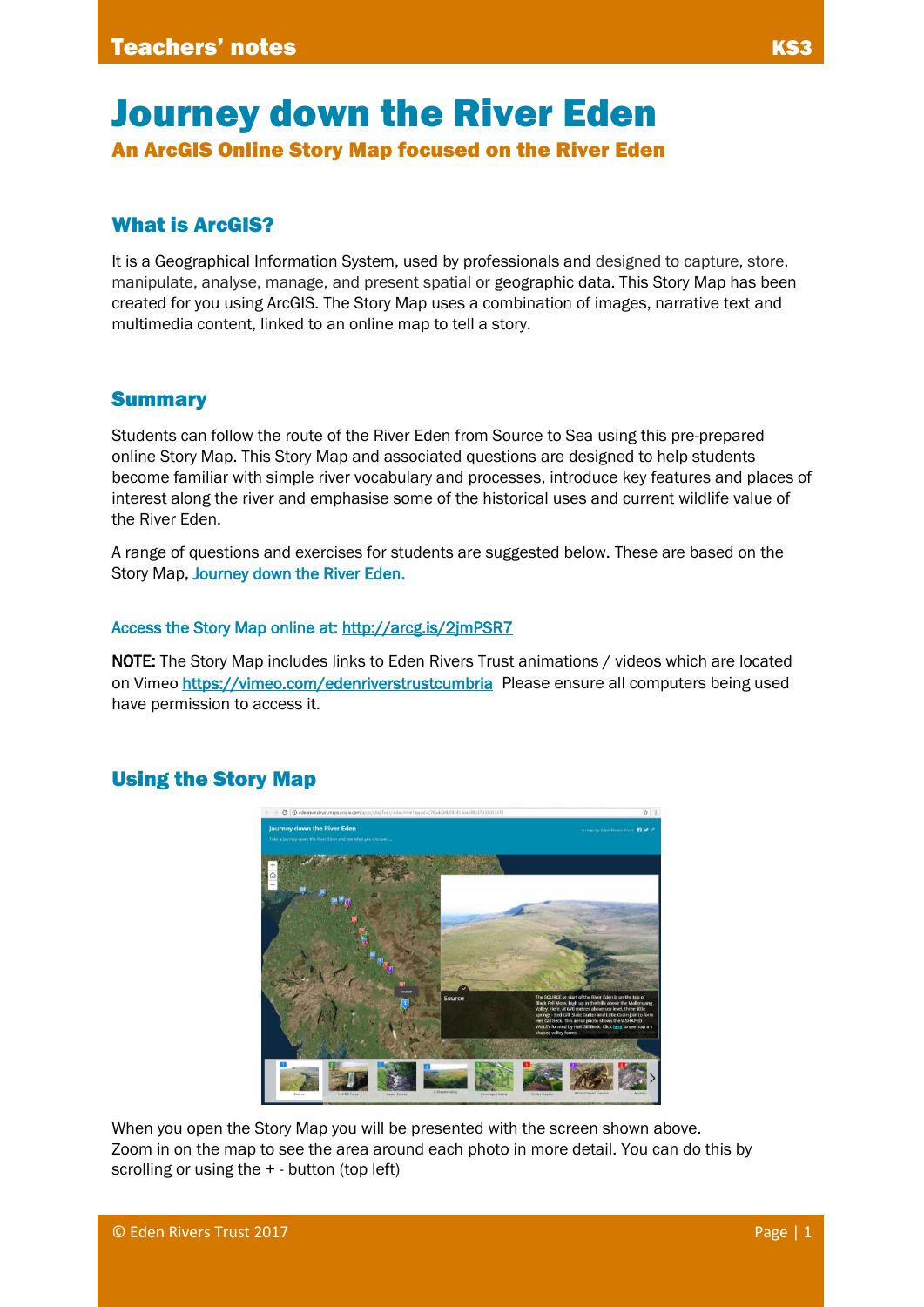To move along the course of the river: click on the small photo boxes along the bottom, use the scroll arrows within the photo, or click on the location number on the map.

As you scroll through the photos, the map will re-position, bringing the location number into view.



### Questions

You may wish to use a selection of the following questions, or all of them depending on the time available.

*NOTE: The questions follow the journey of the Story Map, but question numbers are not related to the points along the map (there are more questions than points on the map).* 

A selection of extended questions and short exercises have also been suggested for higher level students.

The student version of these notes can be found at[: https://goo.gl/Zf5wh7](https://goo.gl/Zf5wh7)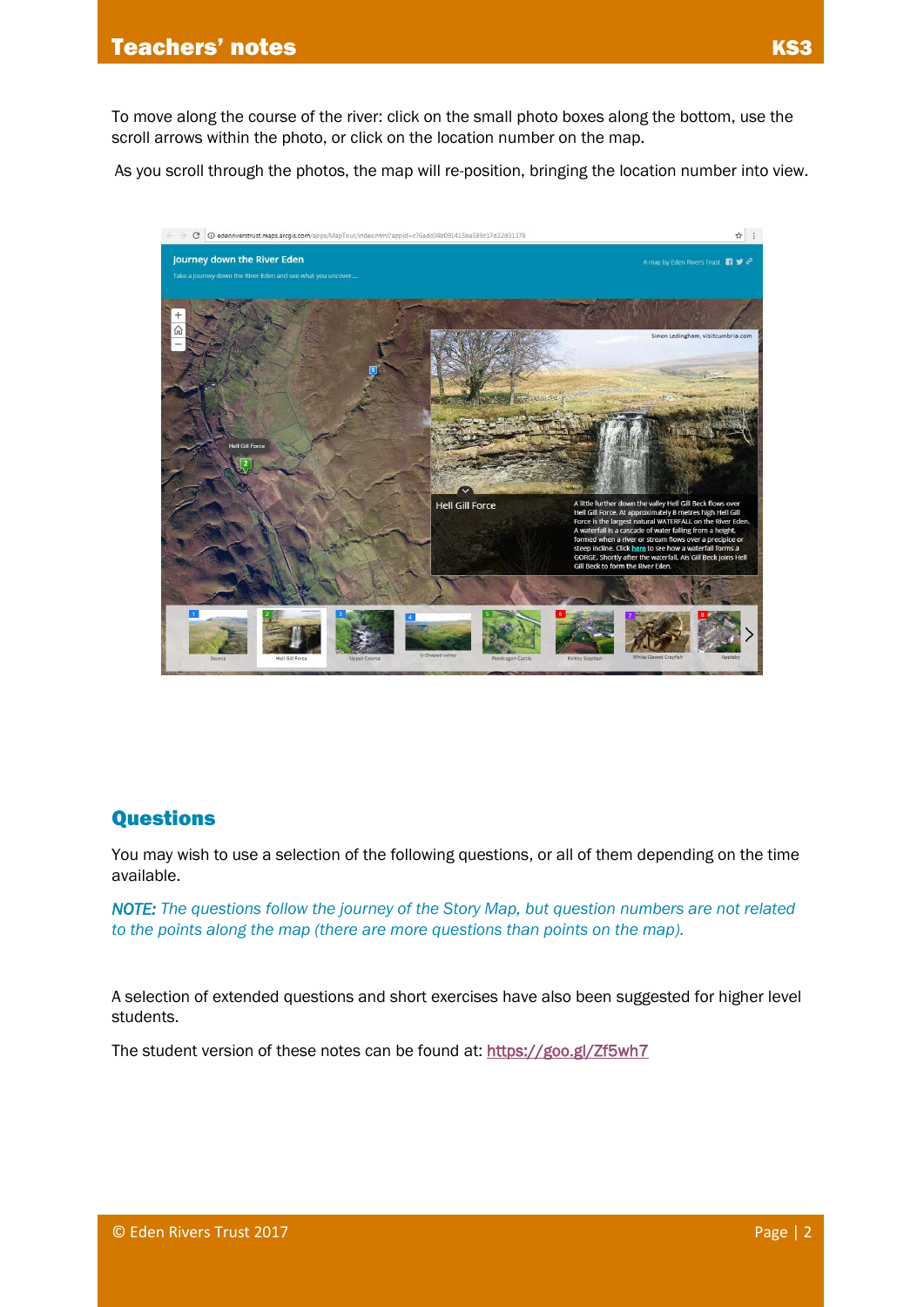#### **Teachers' notes**

#### Journey down the River Eden Story Map: Questions

See how many 'river terms' you can spot as you journey down the River Eden, and then answer the following questions:

Q1. Where is the source of the River Eden found?

A. On the top of Black Fell Moss, high above the Mallerstang Valley.

Q2. How many metres above sea level (at what elevation) is the source of the River Eden? A. 670 metres.

Q3. How high is Hell Gill Force? A. 8 metres.

Q4. Name two types of valley. A. V-shaped valley and U-shaped valley.

Q5. In which valley is Pendragon Castle found? A. The Mallerstang Valley.

Q6. Who tried to divert the course of the River Eden? A. King Arthur's father, Uther Pendragon.

Q7. Why did people come to settle beside rivers in the old days? Why is this less important today? A. They provided a source of water. Water can be piped long distances to homes and businesses.

Q8. The River Eden has one of the UK's best populations of a particular creature. What is it called? A. White-clawed crayfish.

Q9. Who owned Appleby Castle in the 1600's? A. Lady Anne Clifford.

Q10. What is a meander?

A. A big loop or bend in a river.

Q11. Rivers constantly move and change shape. What two processes cause this to happen? A. Erosion and deposition.

Q12. What is a tributary?

A. A smaller stream or river that flows into a larger river or lake further downstream.

Q13. The River Lyvennet flows into the River Eden near which village? A. Temple Sowerby.

Q14. In which year did the old stone bridge at Langwathby get washed away by the River Eden? A. 1968.

Q15. Who created Lacy's Caves, and what did he use them for? A. Colonel Samuel Lacy. It is believed he used them as a wine store.

Q16. What was put on the trains at Lazonby? A. Fresh fish.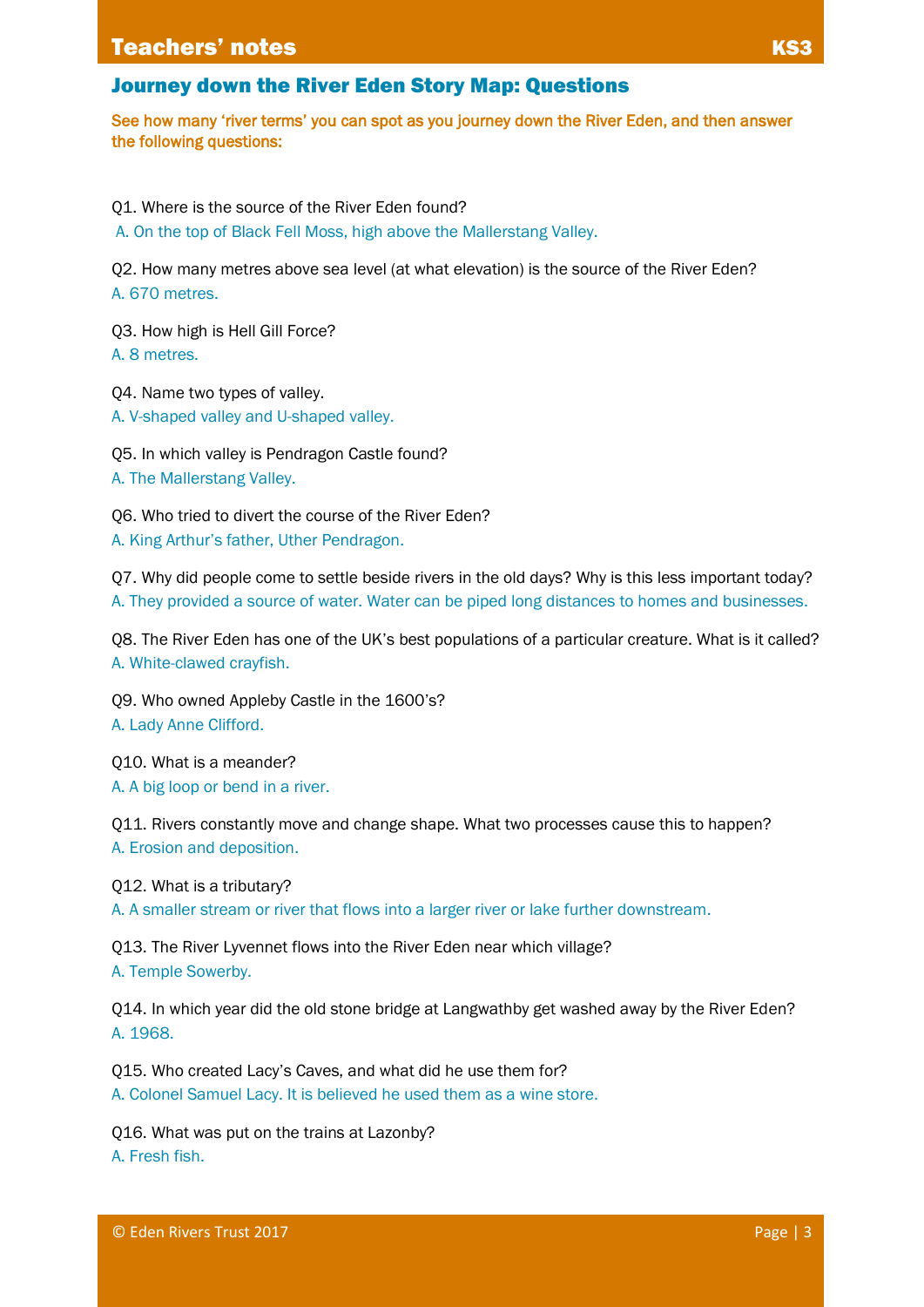Q17. What does the name Armathwaite mean?

A. 'The clearing of the hermit'.

Q18. Up until the 1950's how could people get across the River Eden from Wetheral to Great Corby?

A. Via a ferry boat.

Q19. What length can Sea Lamprey grow to? What time of year do they spawn (lay their eggs)? A. 1.2 metres. They spawn in June/early July.

Q20. The first section of a river is called the Upper Course. What are the other two sections called?

A. Middle course, lower course.

Q21. What is a floodplain? A. Flat area of land near the river in the lower course of the river.

Q22. Name two major tributaries that flow into the River Eden in the city of Carlisle. A. River Caldew and River Petteril.

Q23. How did raw materials get from the sea to Carlisle's factories? A. Via a canal that went from the coast to Carlisle.

Q24. What is a confluence?

A. The point at which two rivers meet.

Q25. The River Eden flows into which estuary? Can you describe the features of an estuary? A. The Solway Firth. The river is tidal, rising and falling with the tide. Large mudflats form. The water is brackish (slightly salty).

Q26. Name the seven main settlements that are found along the River Eden. A. Kirkby Stephen, Appleby, Temple Sowerby, Langwathby, Armathwaite, Wetherall, Carlisle.

## Journey down the River Eden Story Map - Extended Questions

Q1. Explain the main differences between the formation of a V-shaped and a U-shaped valley.

- Q2. Describe the formation of a waterfall.
- Q3. Describe the main features of the upper, middle and lower course of a river.
- Q4. Describe how a meander forms and develops into an oxbow lake.
- Q5. In the old days, settlements grew up beside rivers because it was an easily accessible source of water. What would people use the water for? (Give three examples and explain)
- Q6. The city of Carlisle is situated towards the end of the River Eden. Explain why so many people have chosen to live here.